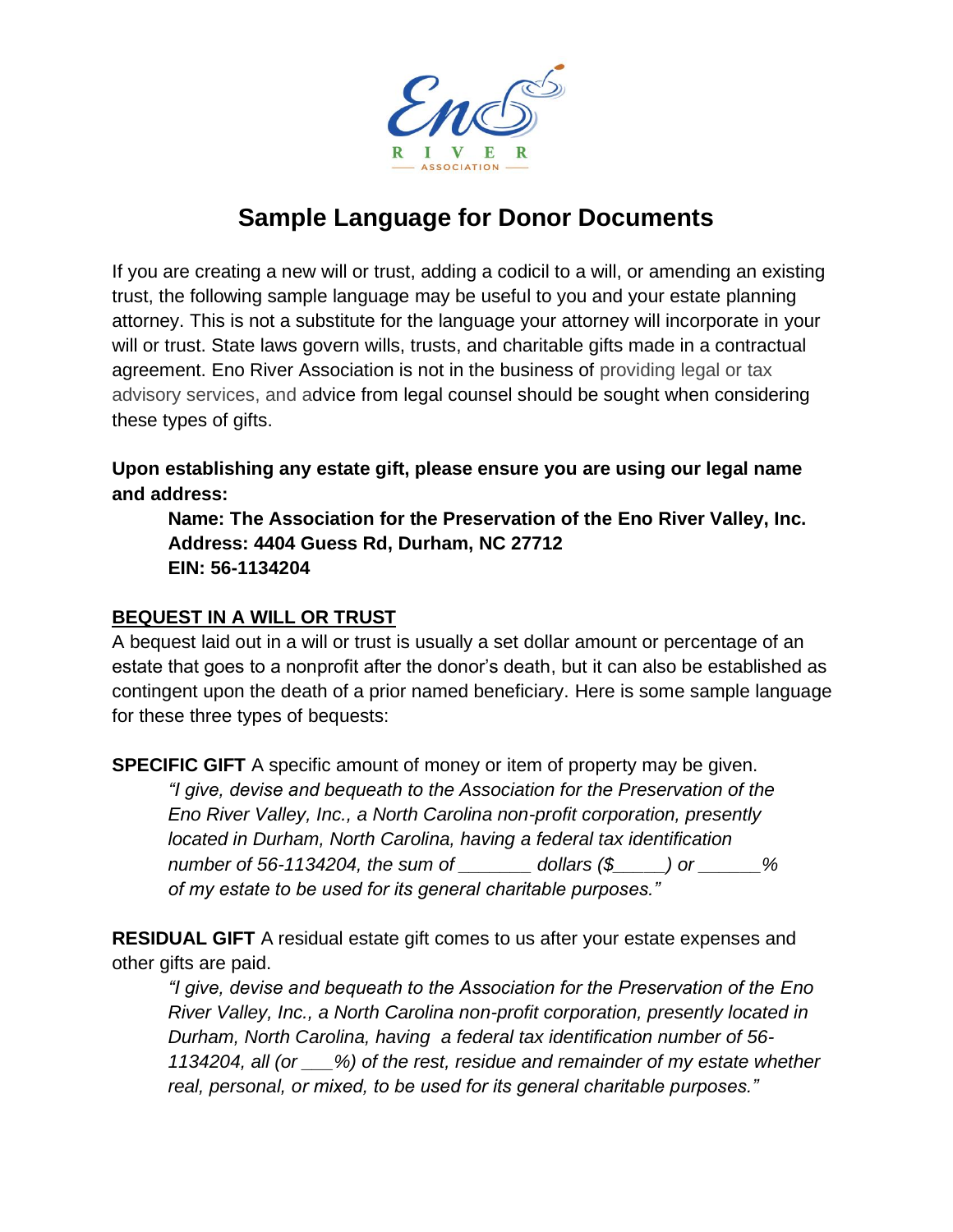**CONTINGENT GIFT** Eno River Association can be named as a contingent beneficiary. *If [insert name of prior beneficiary] is not living at the time of my demise, I give and devise to Association for the Preservation of the Eno River Valley, Inc., a North Carolina non-profit corporation, presently located in Durham, North Carolina, having a federal tax identification number of 56-1134204, the sum of \_\_\_\_\_\_\_ dollars (\$\_\_\_\_\_) or \_\_\_\_\_\_% [or describe property or include wording for residual gift], to be used to support its general charitable purposes.*

Please contact us first if you prefer that we use your gift for a specific fund or program.

# **SAMPLE CODICIL**

A codicil is a supplement that explains or modifies a will or revokes part of one. Most codicils can be created and added to a will without the assistance (or expense) of an attorney. If you are adding a 3rd or 4th codicil, many experts suggest rewriting and replacing the original document.

Codicils should be used for relatively minor changes to a will, such as:

- Adding or deleting a specific bequest,
- Changing a Personal Representative, or
- Updating a legal name of someone listed in the will.

Here is an example codicil:

*"I (NAME), A RESIDENT OF THE County of [county], State of [state], declare that this is a codicil to my last will and testament, which is dated [date the original was signed].*

*Whereas, I now desire to make certain changes in my last will and testament:*

*Now therefore, I do hereby make, publish, and declare this as a [first] codicil to my said last will and testament to be annexed to and taken and allowed as part thereof:*

*I hereby amend my last will by adding thereto a new Section [where the beneficiary declaration is made in your original will], which reads as follows:"*

*[insert Specific, Residual, or Contingent gift language from above.]*

*hereby reaffirm and redeclare my said last will and testament in all respects as hereinabove expressly provided.*

*In testimony whereof, I [NAME], the testator, on this [date of signing], being first duly sworn, do hereby declare to the undersigned authority that I sign and execute the one*